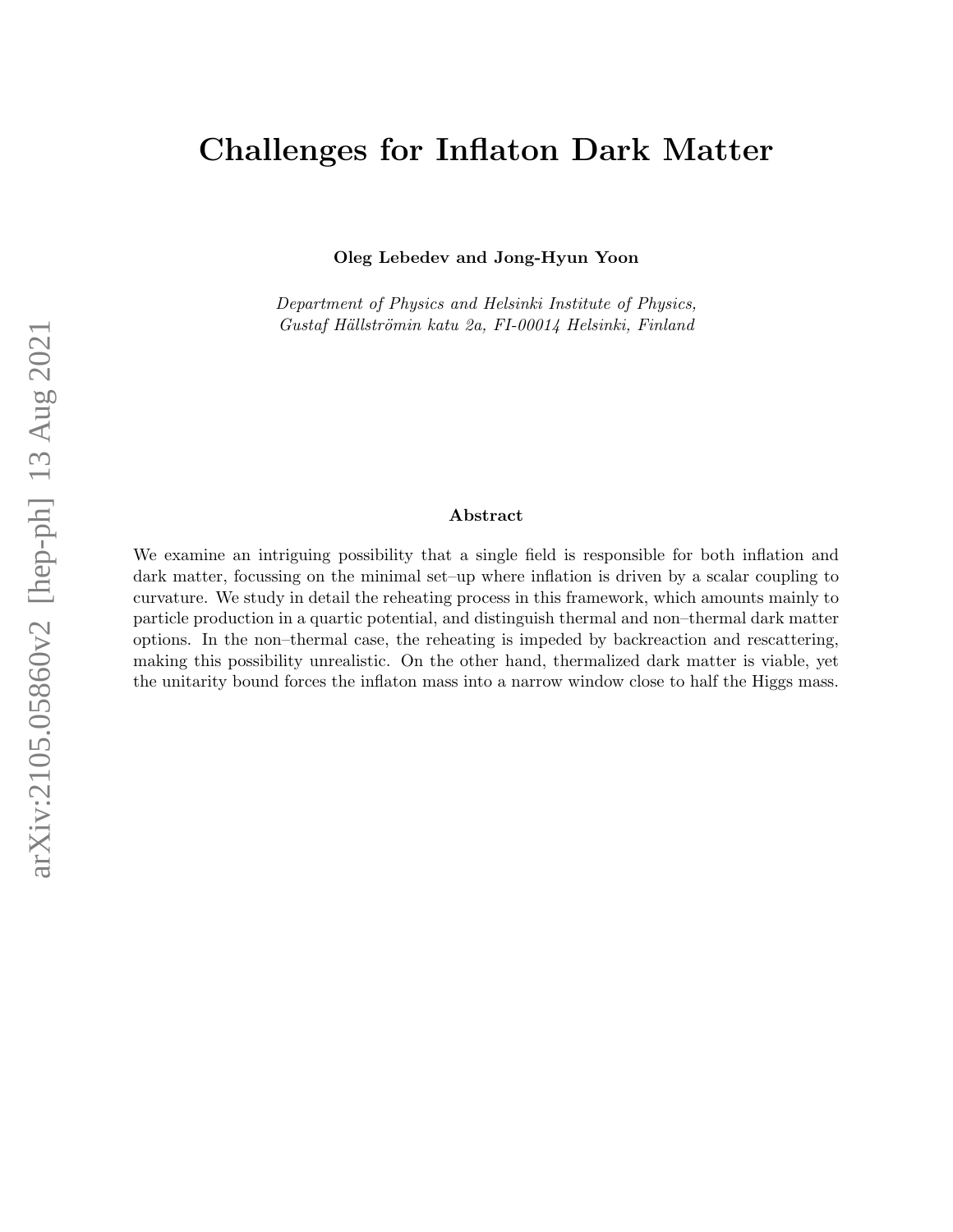# 1 Introduction

The absence of spectacular signals of new physics in particle experiments motivates one to explore scenarios based on minimalism. One economical possibility is to account for both inflation and dark matter with just a single new degree of freedom. The corresponding Lagrangian would also be minimalistic: it is allowed to contain only renormalizable interactions augmented with a scalar coupling to curvature [\[1\]](#page-14-0), which is in any case induced by quantum effects. This is a rigid framework, yet it may account for some of the most puzzling aspects of modern cosmology.

The discussion of possible inflaton and dark matter unification in a more general (often non– minimal) setting started with papers by Liddle *et al.* [\[2\]](#page-14-1), [\[3\]](#page-14-2). The simplest concrete model based on a non–minimal scalar coupling to curvature was presented in [\[4\]](#page-14-3), where the thermal DM option was studied. Non–thermal inflaton dark matter in a similar setting was recently considered in [\[5\]](#page-14-4),[\[6\]](#page-14-5),[\[7\]](#page-14-6). Other possibilities for inflaton and dark matter unification were explored in [\[8\]](#page-14-7)–[\[20\]](#page-14-8).

If the inflaton is stable, the Standard Model particles are produced during the inflaton oscillation epoch. The decay of the inflaton background and the dynamics of the system, in general, depend crucially on collective effects. These manifest themselves in resonant particle production [\[21\]](#page-14-9),[\[22\]](#page-14-10),[\[23\]](#page-14-11) as well as significant backreaction and rescattering [\[24\]](#page-14-12),[\[25\]](#page-14-13),[\[26\]](#page-14-14). Perturbative estimates are often inadequate and can misrepresent the system behaviour by orders of magnitude. This concerns, in particular, the decay of the inflaton zero mode, the reheating temperature and other related quantities. Although certain aspects of non–perturbative phenomena can be treated analytically with the help of semi–classical methods [\[21\]](#page-14-9), to account for backreaction and rescattering properly requires lattice simulations.

In this work, we study in detail the reheating processes in the minimal inflaton dark matter model, taking into account the relevant collective phenomena with the help of lattice simulations. We find that these make a crucial impact on the viability of the model.

## 2 Minimal model

The minimal inflaton dark matter model contains a real scalar  $\phi$  in addition to the Standard Model fields. The interactions of  $\phi$  are subject to the parity symmetry

$$
\phi \to -\phi \; , \tag{1}
$$

which makes  $\phi$  stable. All renormalizable interactions consistent with this symmetry are to be included. To account for inflation, one also includes the non–minimal scalar coupling to curvature  $\phi^2 \hat{R}$ . This interaction is expected on general grounds and is induced by loop effects. The resulting inflationary potential at large field values fits the PLANCK observations very well [\[27\]](#page-15-0), while the challenge is to understand whether  $\phi$  can also fit the observed dark matter abundance. This is the main subject of the present work.

#### 2.1 Set–up

The Higgs–inflaton system with non–minimal scalar–gravity couplings is described by the Lagrangian [\[4\]](#page-14-3)

$$
\mathcal{L}_J = \sqrt{-\hat{g}} \left( -\frac{1}{2} \Omega \hat{R} + \frac{1}{2} \partial_\mu \phi \partial^\mu \phi + (D_\mu H)^\dagger D^\mu H - V(\phi, H) \right) , \qquad (2)
$$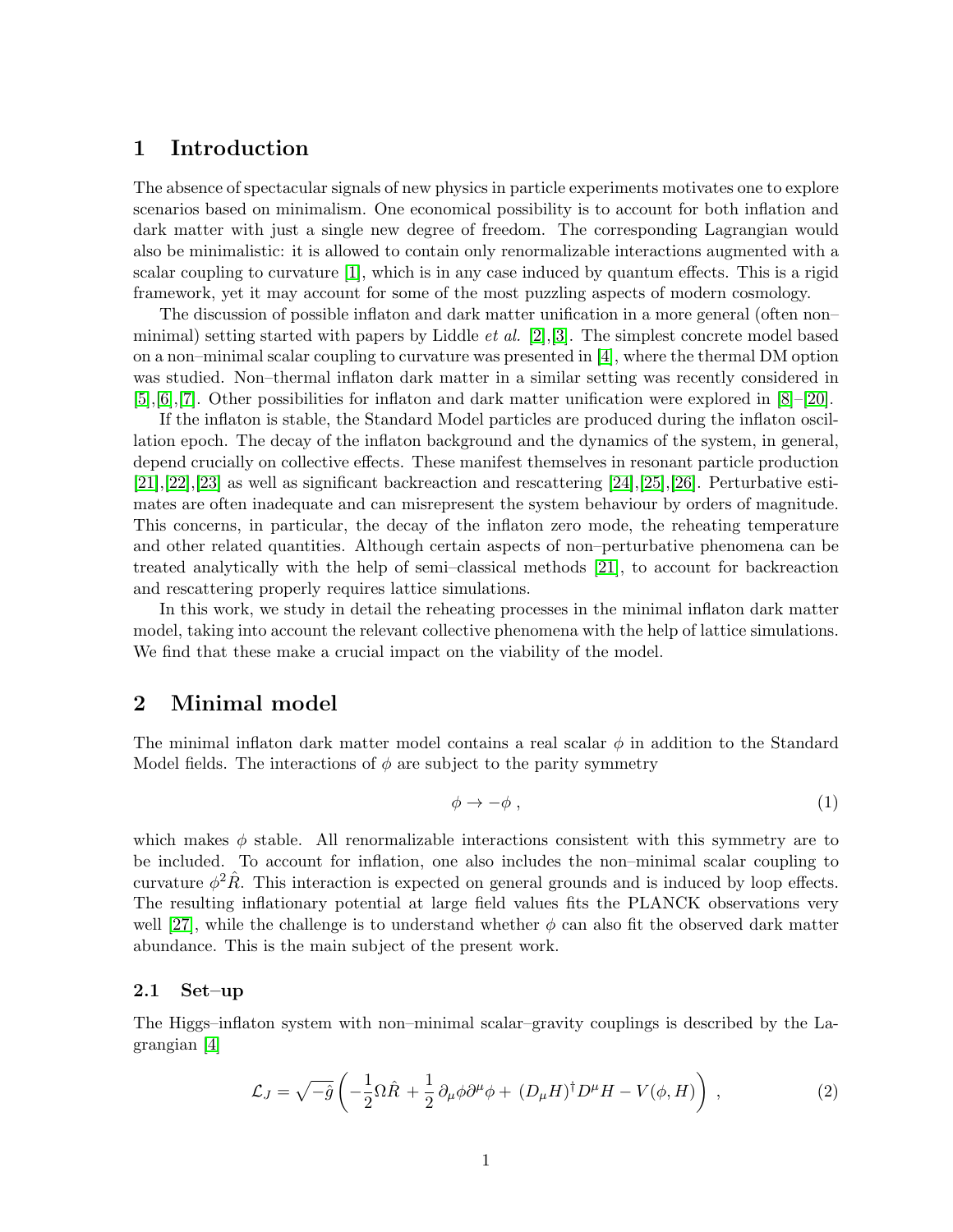where  $\hat{g}^{\mu\nu}$  is the Jordan frame metric and  $\hat{R}$  is the corresponding scalar curvature. In the unitary gauge,

$$
H(x) = \frac{1}{\sqrt{2}} \begin{pmatrix} 0 \\ h(x) \end{pmatrix} , \qquad (3)
$$

the  $Z_2$ –symmetric potential has the form

$$
V(\phi, h) = \frac{1}{4}\lambda_h h^4 + \frac{1}{4}\lambda_{\phi h} h^2 \phi^2 + \frac{1}{4}\lambda_{\phi} \phi^4 + \frac{1}{2}m_h^2 h^2 + \frac{1}{2}m_{\phi}^2 \phi^2.
$$
 (4)

We assume the mass parameters to be far below the Planck scale. The function  $\Omega$  includes the lowest order non–minimal scalar–gravity couplings. In Planck units  $(M_{\rm Pl} = 1)$ , it reads

$$
\Omega = 1 + \xi_h h^2 + \xi_\phi \phi^2 \,. \tag{5}
$$

In what follows, we take  $\xi_{\phi}, \xi_{h} \geq 0$  to avoid a singularity at large field values. Cosmological implications of the Higgs portal models of this type have been reviewed in [\[28\]](#page-15-1).

### 2.2 Singlet–driven inflation

The scalar couplings to gravity can be eliminated by a conformal metric rescaling

$$
g_{\mu\nu} = \Omega \,\hat{g}_{\mu\nu} \,, \tag{6}
$$

which brings us to the Einstein frame. In this frame, the scalar curvature term is canonical, while the kinetic terms and the potential are rescaled according to [\[29\]](#page-15-2)

<span id="page-2-0"></span>
$$
K^{ij} = \frac{3}{2} \frac{\partial \log \Omega}{\partial \phi_i} \frac{\partial \log \Omega}{\partial \phi_j} + \frac{\delta^{ij}}{\Omega} ,
$$
  
\n
$$
V_E = \frac{V}{\Omega^2} ,
$$
\n(7)

where  $i, j$  label scalar fields. In the large field limit,

$$
\xi_h h^2 + \xi_\phi \phi^2 \gg 1 \,, \tag{8}
$$

the frame function can be approximated by  $\Omega \simeq \xi_h h^2 + \xi_\phi \phi^2$  and the Einstein frame Lagrangian takes the form

$$
\mathcal{L} = \frac{3}{4} \Big( \partial_{\mu} \ln(\xi_{h} h^{2} + \xi_{\phi} \phi^{2}) \Big)^{2} + \frac{1}{2} \frac{1}{\xi_{h} h^{2} + \xi_{\phi} \phi^{2}} \Big( (\partial_{\mu} h)^{2} + (\partial_{\mu} \phi)^{2} \Big) - \frac{V}{(\xi_{h} h^{2} + \xi_{\phi} \phi^{2})^{2}} . \tag{9}
$$

Introducing the variables [\[30\]](#page-15-3)

$$
\chi = \sqrt{\frac{3}{2}} \ln(\xi_h h^2 + \xi_\phi \phi^2) ,
$$
  
\n
$$
\tau = \frac{h}{\phi} ,
$$
\n(10)

one may rewrite the kinetic terms as

$$
\mathcal{L}_{\text{kin}} = \frac{1}{2} \left( 1 + \frac{1}{6} \frac{\tau^2 + 1}{\xi_h \tau^2 + \xi_\phi} \right) (\partial_\mu \chi)^2 + \frac{1}{\sqrt{6}} \frac{(\xi_\phi - \xi_h) \tau}{(\xi_h \tau^2 + \xi_\phi)^2} (\partial_\mu \chi) (\partial^\mu \tau) + \frac{1}{2} \frac{\xi_h^2 \tau^2 + \xi_\phi^2}{(\xi_h \tau^2 + \xi_\phi)^3} (\partial_\mu \tau)^2.
$$
\n(11)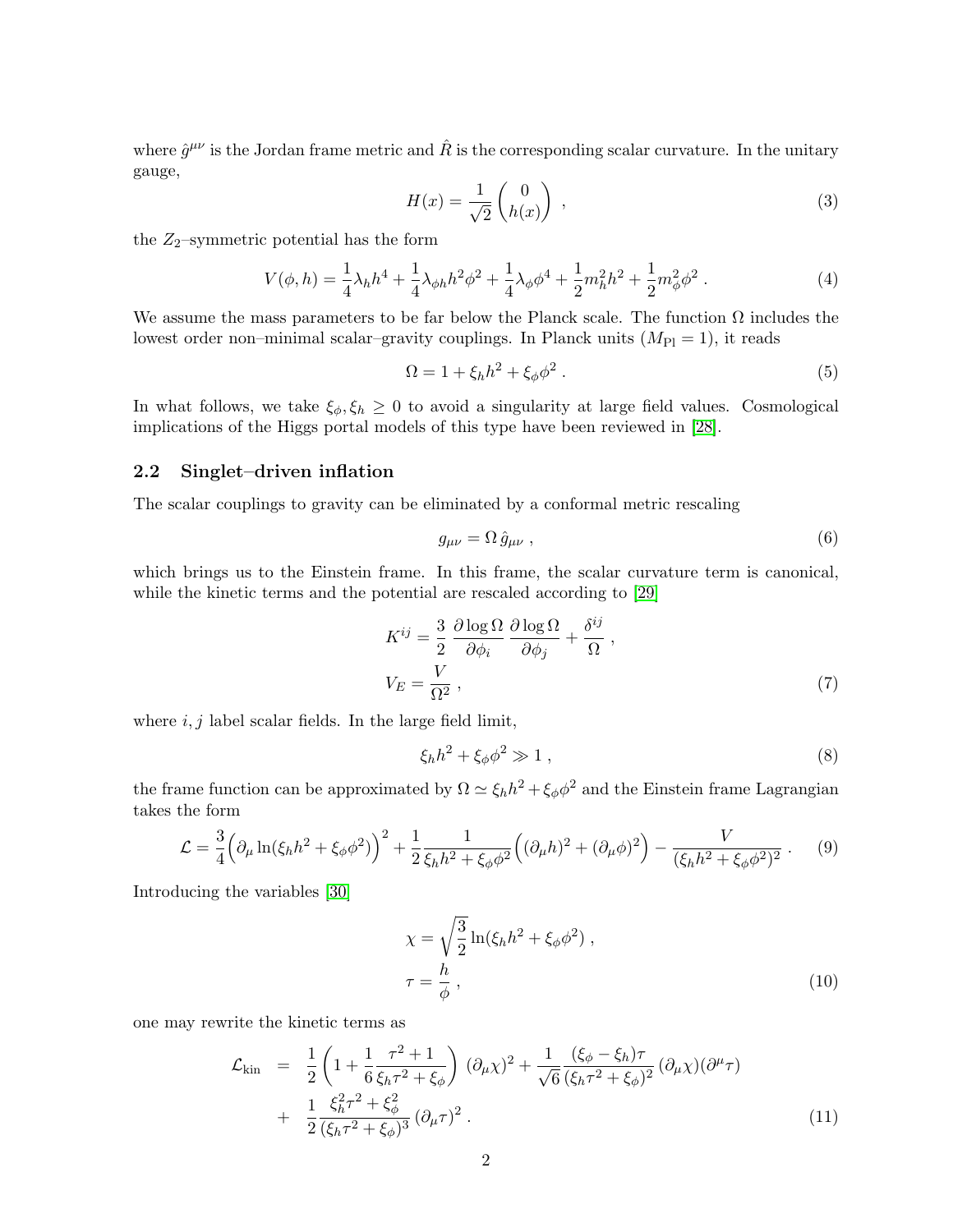In general,  $\tau$  and  $\chi$  mix, while if the (local) minimum of the potential is at

$$
\tau_{\min} = 0 \tag{12}
$$

the mixing vanishes. Inspecting the Einstein frame potential at large  $\chi$ ,

$$
V_E = \frac{\lambda_h \tau^4 + \lambda_{\phi h} \tau^2 + \lambda_{\phi}}{4(\xi_h \tau^2 + \xi_{\phi})^2} \,,\tag{13}
$$

one finds that  $\tau = 0$  is a local minimum if

$$
\lambda_{\phi h} \xi_{\phi} - 2\lambda_{\phi} \xi_{h} > 0. \tag{14}
$$

The canonically normalized fields at this point are

$$
\chi' = \chi \sqrt{1 + \frac{1}{6\xi_{\phi}}} \quad , \quad \tau' = \frac{\tau}{\sqrt{\xi_{\phi}}} \ . \tag{15}
$$

At leading order in  $1/(\xi_h h^2 + \xi_\phi \phi^2)$ , the potential is flat with respect to  $\chi$ :  $V_E = \lambda_\phi/(4\xi_\phi^2)$ . The  $\tau'$  field behaves as a heavy spectator if  $m_{\tau'} \gtrsim H$ , where H is the inflationary Hubble rate. Computing  $m_{\tau'}$  from the above potential, one finds that  $\tau'$  can be integrated out when

<span id="page-3-0"></span>
$$
\lambda_{\phi h} \gtrsim \lambda_{\phi} \frac{12\xi_h + 1}{6\xi_{\phi}} \,. \tag{16}
$$

If this inequality is violated, the dynamics of the system do not reduce to that of a single field  $\chi'$ . We note that the choice  $\xi_h = 0$  is allowed by this constraint, if  $\lambda_{h\phi}$  is sufficiently large.

Suppose that the constraint [\(16\)](#page-3-0) is satisfied. Since the potential is almost flat in the  $\chi'$ direction, it is a natural inflaton candidate. Retaining the next to leading term in the  $1/(\xi_h h^2 +$  $\xi_{\phi}\phi^2$  expansion of [\(7\)](#page-2-0), one finds

$$
V_E = \frac{\lambda_\phi}{4\xi_\phi^2} \left( 1 + \exp\left( -\frac{2\gamma \chi'}{\sqrt{6}} \right) \right)^{-2},\tag{17}
$$

where

$$
\gamma = \sqrt{\frac{6\xi_{\phi}}{6\xi_{\phi} + 1}}.
$$
\n(18)

There is no contribution to the potential from the  $\tau - \chi$  mixing at this order since  $\partial V_E/\partial \tau = 0$ at the minimum. The above potential is the same as that for Higgs inflation [\[27\]](#page-15-0) which requires  $\gamma \simeq 1$ , while in our case  $\gamma$  can be below 1.

The inflationary predictions are read off from the slow roll parameters,

$$
\epsilon = \frac{1}{2} \left( \frac{\partial V_E / \partial \chi'}{V_E} \right)^2 ,
$$
  

$$
\eta = \frac{\partial^2 V_E / \partial \chi'}{V_E} .
$$
 (19)

Inflation ends when  $\epsilon \simeq 1$ , which determines  $\chi'_{\text{end}}$ . The number of e-folds is given by

$$
N = \int_{\text{in}}^{\text{end}} H \, dt = -\int_{\text{in}}^{\text{end}} \frac{V_E}{\partial V_E / \partial \chi} \, d\chi \,. \tag{20}
$$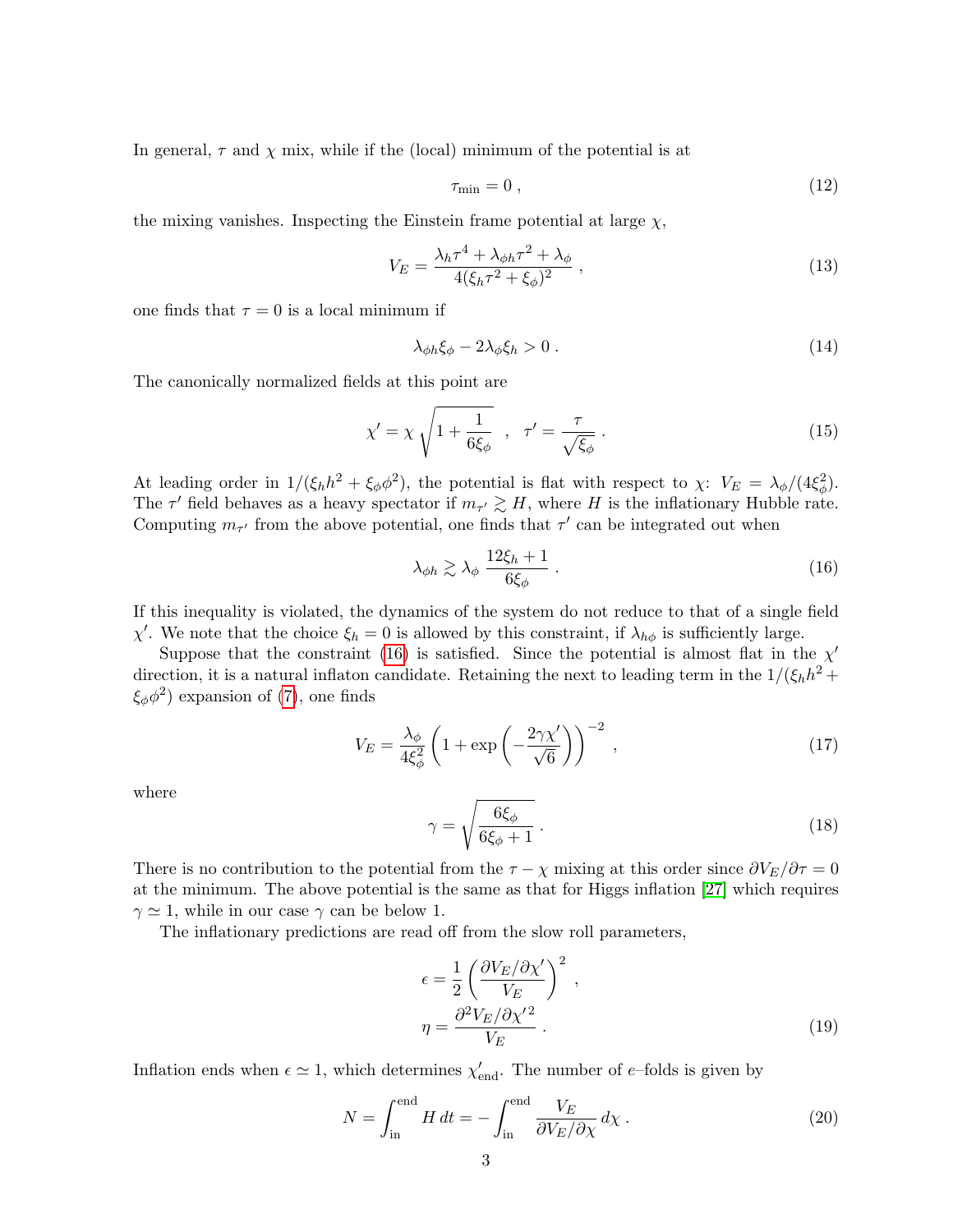For a given N, this equation defines the initial  $\chi'_{\rm in}$ . The COBE constraint on inflationary perturbations requires  $V_E/\epsilon \simeq 0.027^4$  at  $\chi'_{\rm in}$ , which implies

<span id="page-4-0"></span>
$$
\frac{\lambda_{\phi}}{4\xi_{\phi}^2} = 4 \times 10^{-7} \frac{1}{\gamma^2 N^2} \,. \tag{21}
$$

The spectral index  $n$  and the tensor to scalar ratio  $r$  are computed via

<span id="page-4-2"></span>
$$
n = 1 - 6\epsilon + 2\eta \simeq 1 - \frac{2}{N} - \frac{9}{2\gamma^2 N^2},
$$
  

$$
r = 16\epsilon \simeq \frac{12}{\gamma^2 N^2}.
$$
 (22)

These predictions fit very well the PLANCK data for  $N = 50$  to 60 [\[31\]](#page-15-4).

It is important to note that  $\gamma \ll 1$  is inconsistent with our approximations, i.e. the expansion in  $1/(\xi_h h^2 + \xi_\phi \phi^2) = \exp(-2\gamma \chi'/\sqrt{6})$ . For  $\gamma \lesssim 1/\sqrt{N}$ , inflation takes place in the regime  $\exp(-2\gamma\chi'/\sqrt{6}) \gtrsim 1$ , where higher order terms are important.

Further constraints on the model are imposed by unitarity considerations. A non–minimal coupling to gravity corresponds to a non–renormalizable dim–5 operator, which implies that the model is meaningful up to the unitarity cutoff, namely,  $\Lambda \sim 1/\xi_{\phi}$  in Planck units [\[32\]](#page-15-5),[\[33\]](#page-15-6). In particular, the inflationary scale  $(\lambda_{\phi}/4\xi_{\phi}^2)^{1/4}$  must be below the cutoff. It should be noted that Λ depends on the inflaton background value [\[34\]](#page-15-7), however at the end of inflation and beginning of reheating, this background becomes insignificant, such that the cutoff is around  $1/\xi_{\phi}$  (see also [\[35\]](#page-15-8)). Combined with [\(21\)](#page-4-0), this requires at the inflationary scale [\[36\]](#page-15-9)

<span id="page-4-1"></span>
$$
\lambda_{\phi}(H) < 4 \times 10^{-5} \tag{23}
$$

and  $\xi_{\phi}(H) < 300$ . Here we have set  $\gamma \sim 1$  since the bound is only relevant for large  $\xi_{\phi}$ .

#### 2.3 Non–thermal inflaton dark matter and reheating

The critical question in this model is how the inflaton energy gets converted into SM radiation. Since the direct inflaton decay is forbidden, this energy transfer can only happen during the inflaton oscillation epoch. After that, the total number of the inflaton quanta remains constant due to its feeble interactions.

Since the presence of a non-trivial  $\xi_h$  is inessential for our discussion, let us now focus on the case  $\xi_h = 0$  and  $\lambda_{\phi h} \gtrsim \lambda_{\phi}/(6\xi_{\phi})$ , which implies that the Higgs is a heavy spectator stabilized at  $h \simeq 0$  during inflation. At the end of inflation, the inflaton field value is around the Planck scale. Therefore, the Planck mass cannot be neglected in  $\Omega$  leading to a complicated dependence of the canonically normalized inflaton  $\chi$  on  $\phi$ ,

$$
\frac{d\chi}{d\phi} = \sqrt{\frac{1 + \xi_{\phi}(1 + 6\xi_{\phi})\phi^2}{(1 + \xi_{\phi}\phi^2)^2}}.
$$
\n(24)

This equation is solved by [\[37\]](#page-15-10)

$$
\chi(\phi) = \sqrt{\frac{1 + 6\xi_{\phi}}{\xi_{\phi}}} \sinh^{-1}\left(\sqrt{(1 + 6\xi_{\phi})\xi_{\phi}}\phi\right) - \sqrt{6}\sinh^{-1}\left(\frac{\sqrt{6}\xi_{\phi}\phi}{\sqrt{1 + \xi_{\phi}\phi^2}}\right). \tag{25}
$$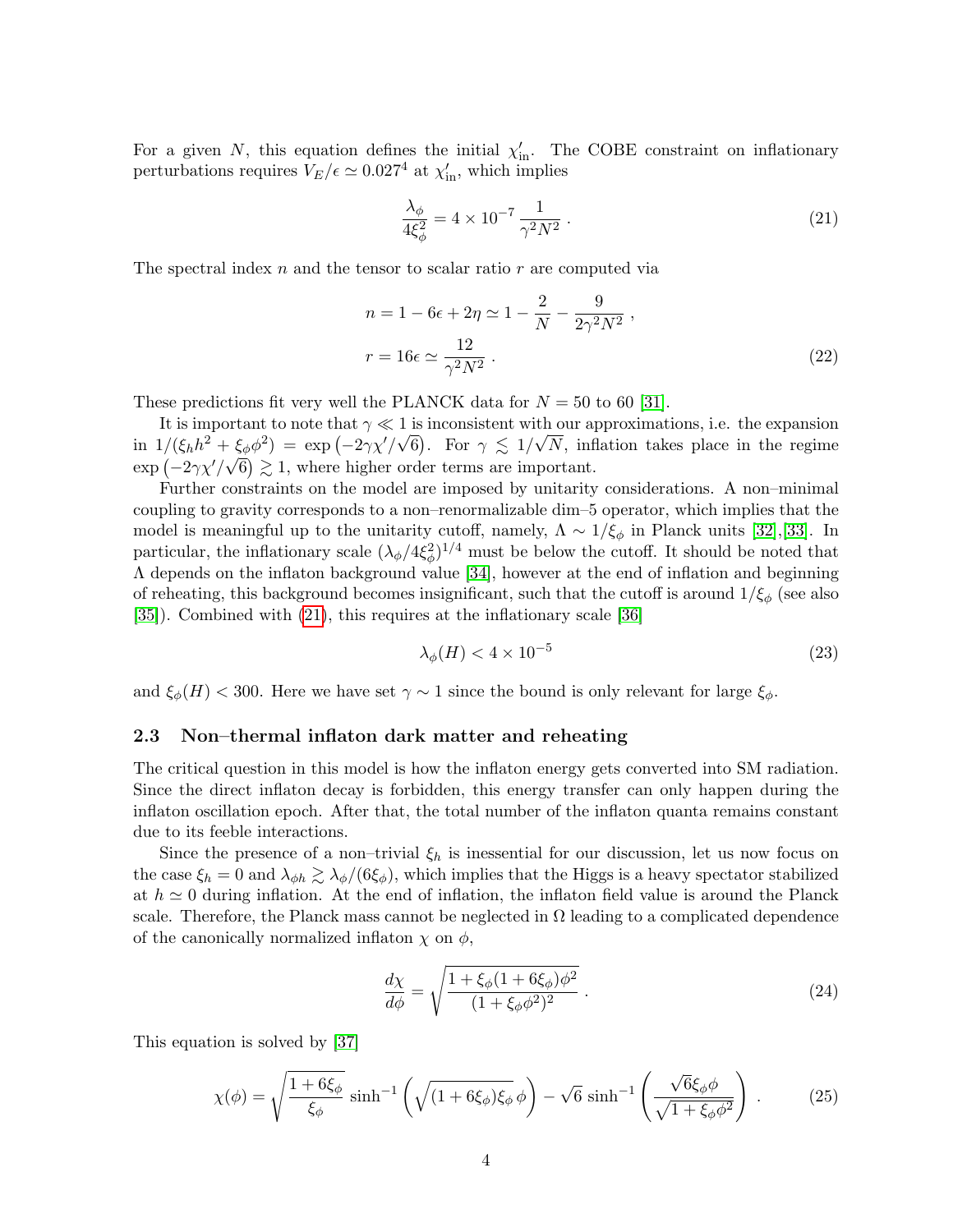Shortly after inflation, the inflaton amplitude decreases such that  $\xi_{\phi}\phi^2$ ,  $\xi_{\phi}^2\phi^2$  < 1 and

$$
\chi \simeq \phi \ . \tag{26}
$$

Therefore, the inflaton oscillates in the quartic potential, $<sup>1</sup>$  $<sup>1</sup>$  $<sup>1</sup>$ </sup>

$$
V_E(\phi) \simeq \frac{1}{4} \lambda_\phi \, \phi^4 \,. \tag{27}
$$

At this stage, the Higgs quanta start getting produced by a time dependent inflaton background. Since the fields are effectively massless, particle production takes place in a quasi–conformal regime, which means that all the relevant quantities redshift in the same fashion leading to strong Bose–Einstein enhancement of the process [\[23\]](#page-14-11).

Let us consider the main features of particle production in a  $\phi^4$  potential [\[23\]](#page-14-11). The classical inflaton background obeys the equation of motion

$$
\ddot{\phi} + 3H\dot{\phi} + \lambda_{\phi}\phi^3 = 0.
$$
\n(28)

After a few oscillations, the solution takes the form of a Jacobi cosine,

$$
\phi(t) = \frac{\Phi_0}{a(t)} \text{ cn}\left(x, \frac{1}{\sqrt{2}}\right) ,\qquad (29)
$$

where  $x = (48\lambda_{\phi})^{1/4}\sqrt{ }$ t is the conformal time. The scale factor is fixed by  $a(0) = 1$  and  $a(t) \propto$ √ t shortly thereafter.

The quantum Higgs field  $\hat{h}$  can be expressed in terms of the creation and annihilation oper- $\text{ators } \hat{a}_k^{\dagger}$  $_{k}^{\mathsf{T}},\hat{a}_{k}$  as

$$
\hat{h} = \frac{1}{(2\pi)^{3/2}} \int d^3k \left( \hat{a}_k h_k(t) e^{-i\mathbf{k}\cdot\mathbf{x}} + \hat{a}_k^\dagger h_k(t)^* e^{i\mathbf{k}\cdot\mathbf{x}} \right) , \qquad (30)
$$

where  $h_k$  are the Fourier modes with comoving 3–momentum  $\mathbf{k} = \mathbf{p}/a$ . The equations of motion for the mode functions simplify in terms of the rescaled variables  $X_k(t) \equiv a(t)h_k(t)$ ,

$$
X_k'' + \left[\kappa^2 + \frac{\lambda_{\phi h}}{2\lambda_{\phi}}\operatorname{cn}^2\left(x, \frac{1}{\sqrt{2}}\right)\right]X_k = 0 ,\qquad (31)
$$

where the prime denotes differentiation with respect to  $x$  and

$$
\kappa^2 = \frac{k^2}{\lambda_\phi \Phi_0^2} \,. \tag{32}
$$

This is known as the Lamé equation. Since the Jacobi cosine is a periodic function, the Floquet theory applies and the solutions either grow exponentially or oscillate in x, depending on  $\kappa^2$ and  $q = \lambda_{\phi h}/(2\lambda_{\phi})$ . The corresponding stability chart is shown in Fig. [1.](#page-6-0) In the "unstable" regions, the amplitude grows exponentially representing parametric resonance and leading to Higgs production. The Higgs  $k$ –mode occupation numbers are then found via

$$
n_k = \frac{\omega_k}{2} \left( \frac{|\dot{X}_k|^2}{\omega_k^2} + |X_k|^2 \right) - \frac{1}{2} \,, \tag{33}
$$

<span id="page-5-0"></span><sup>&</sup>lt;sup>1</sup>We assume the bare inflaton mass to be far below the Planck scale so that it can be neglected during (p)reheating. At large  $\xi_{\phi}$ , however, there is a brief period in which the inflaton potential is quadratic:  $V_E \simeq$  $\lambda_\phi \chi^2/(6\xi_\phi^2)$  for the field range  $1/(2\xi_\phi) \ll |\chi| \ll 1$ . We find that this feature is unimportant for our purposes (see also [\[36\]](#page-15-9)).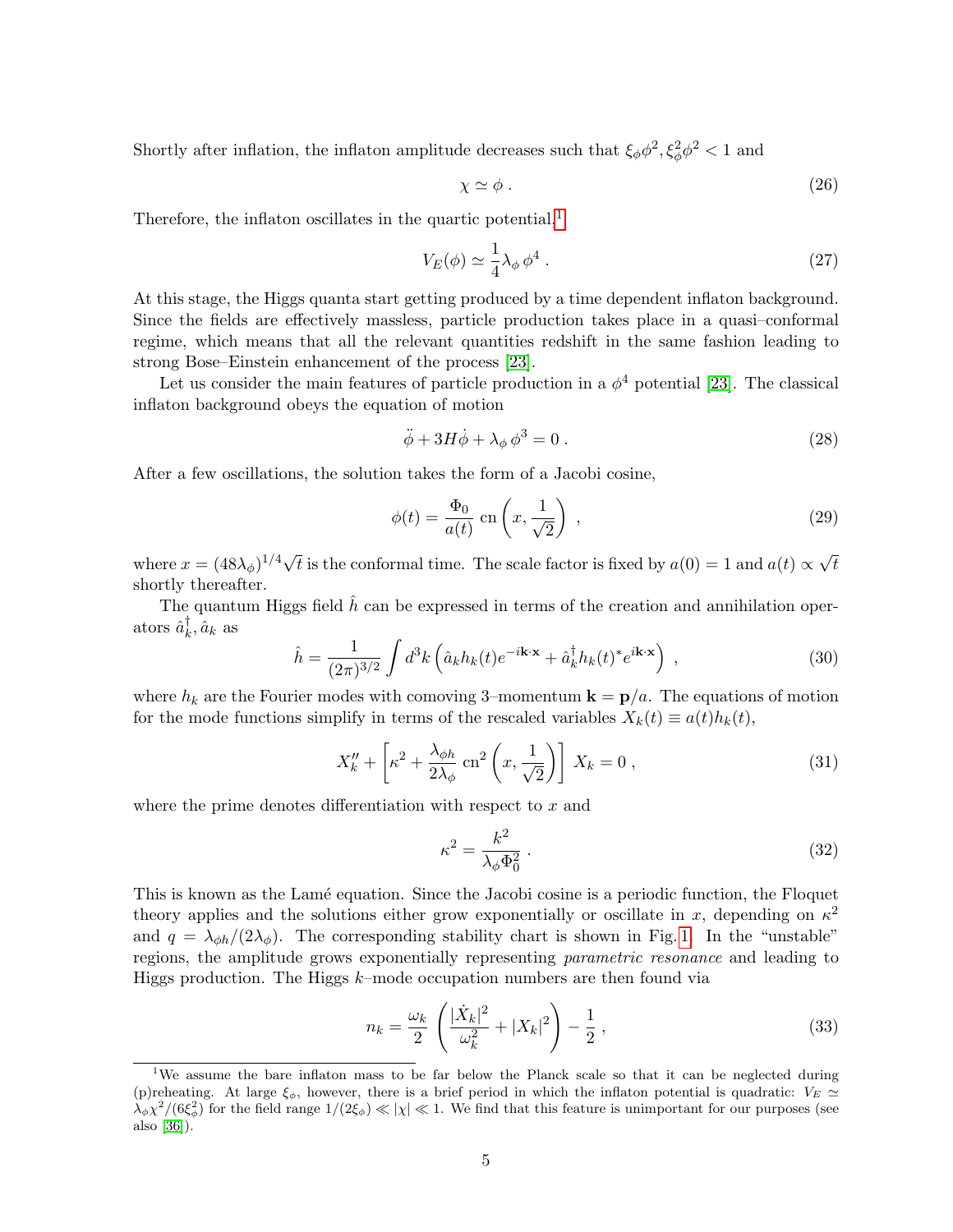

<span id="page-6-0"></span>Figure 1: Stability chart of the Lamé equation [\[23\]](#page-14-11) with  $q = \lambda_{\phi h}/(2\lambda_{\phi})$ . The solution grows exponentially in the areas enclosed by the contours. The Floquet exponent is constant along the contours and decreases outwards.

where  $\omega_k^2 = \kappa^2 + \frac{\lambda_{\phi h}}{2\lambda_{\phi}}$  $\frac{\lambda_{\phi h}}{2 \lambda_{\phi}} \: \mathrm{cn}^2\left(x, \frac{1}{\sqrt{2}}\right)$ 2 ). The corresponding *comoving* variance and energy density (in the Hartree approximation) are given by

$$
\langle X^2 \rangle = \int \frac{d^3k}{(2\pi)^3} |X_k|^2 \simeq \int \frac{d^3k}{(2\pi)^3} \frac{n_k}{\omega_k} \quad , \quad \rho_X = \int \frac{d^3k}{(2\pi)^3} \omega_k n_k \; . \tag{34}
$$

Note that the behaviour of the solution is determined by the *ratio* of the couplings,  $\lambda_{\phi h}/(2\lambda_{\phi})$ . Therefore, even for small couplings the resonance can be strong, especially if  $\lambda_{\phi h}/(2\lambda_{\phi}) \gg 1$ . Since the system is conformal, the resonance does not stop due to the Universe expansion. It only terminates due to backreaction of the produced particles and rescattering. For  $\lambda_{\phi h}/(2\lambda_{\phi}) \ll 1$ , the resonance becomes narrow, with a suppressed Floquet exponent, and the exponential growth of the amplitude is only seen on a large timescale.

Due to self–interaction, an oscillating inflaton background also generates inflaton quanta. Indeed, expanding  $\phi = \langle \phi \rangle + \delta \phi$  and quantizing  $\delta \phi$ , one can write down an equation of motion for the inflaton analog of  $X_k$ , which we denote by  $\varphi_k$ . Since at quadratic order  $\phi^4 \to 6 \langle \phi \rangle^2 \delta \phi^2$ , we find

<span id="page-6-1"></span>
$$
\varphi_k'' + \left[ \kappa^2 + 3 \operatorname{cn}^2 \left( x, \frac{1}{\sqrt{2}} \right) \right] \varphi_k = 0 \,. \tag{35}
$$

Therefore, the inflaton quanta are generated with the effective q-parameter  $\lambda_{\phi h}/(2\lambda_{\phi}) \to 3$ .

For  $\lambda_{\phi h}/(2\lambda_{\phi}) \ll 3$ , the inflaton quanta production is more efficient than Higgs production. In this case, most of the energy remains in the dark sector and no successful reheating occurs. Therefore, in what follows we exclude this possibility and focus on moderate and large  $\lambda_{\phi h}/(2\lambda_{\phi})$ .

In reality, particle production is complicated by backreaction and rescattering of the produced particles  $[24], [26]$  $[24], [26]$ , which is not captured by the Lamé equation. Therefore, lattice simulations are often necessary for understanding the dynamics of the system.

### 2.4 Lattice simulations

In the coupling range of interest,  $\lambda_{\phi h} \gtrsim \lambda_{\phi}$ , the parametric resonance is sufficiently strong such that the perturbative estimates are inadequate. In this regime, the occupation numbers are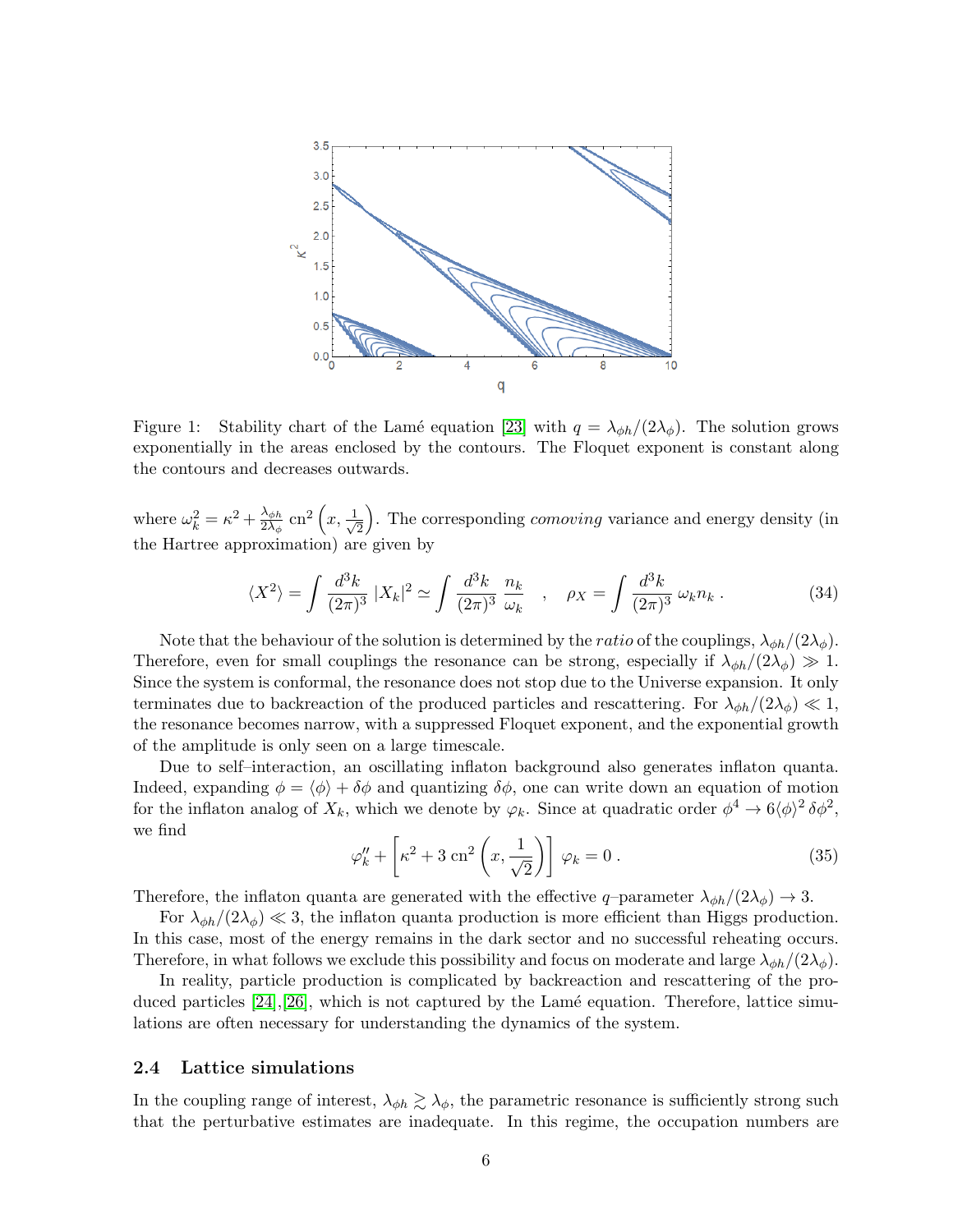large which enables the use of classical lattice simulations. These are essential for capturing the backreaction and rescattering effects, especially when the dynamics become highly non–linear. Related lattice studies and tools have recently appeared in [\[38\]](#page-15-11),[\[39\]](#page-15-12).

Our main goal is to understand how much energy can be transferred from the inflaton to the Higgs field, which determines the composition of the Universe. In a realistic scenario, almost all of the inflaton energy must be converted in the SM radiation. Since the efficiency of particle production depends on the ratio of the couplings  $\lambda_{\phi h}/\lambda_{\phi}$ , in our simulations we set  $\lambda_{\phi} = 10^{-13}$  and vary  $\lambda_{\phi h}$ . The allowed values of  $\lambda_{\phi h}$  are bounded from above for non–thermal dark matter. First, DM should not thermalize and, second, the Higgs thermal bath should not produce too much DM via freeze–in [\[40\]](#page-15-13), which is operative for reheating temperatures above 20 GeV or so. The second constraint is stronger: it requires  $\lambda_{\phi h} < 2 \times 10^{-11}$  for  $m_{\phi} \gtrsim m_h$  and  $\lambda_{\phi h} < 10^{-11} \sqrt{\text{GeV}/m_{\phi}}$  for  $m_{\phi} \ll m_h$  [\[41\]](#page-15-14). This implies

$$
\lambda_{\phi h} \lesssim 10^{-9} \tag{36}
$$

as long as dark matter is warm or cold,  $m_{\phi} \gtrsim 10 \text{ keV}$ , as required by structure formation. If the reheating temperature is very low, the bound gets weaker, although this does not affect our analysis of particle production.

The realistic system is very complicated: the Higgs production is accompanied by its decay into other SM states and their thermalization. To account for all of the effects is a (currently) unsurmountable task, hence we have to resort to simplifications. We will consider the limiting cases, where either Higgs decay or Higgs production dominates. The result also depends on the Higgs self–coupling as it can induce significant backreaction. The value of the coupling at high energies is uncertain due to the uncertainty in the top quark mass, hence we take two representative values  $\lambda_h = 0$  and  $\lambda_h = 0.01$ .

The simulations are performed in conformal time z defined by  $dz = \sqrt{\lambda_{\phi}} \Phi_0 dt/a(t)$ . It is equivalent to the variable  $x$  at late times, which in practice means after a few oscillations. At early times, this relation is integrated numerically.

#### <span id="page-7-0"></span>2.4.1 Fast Higgs decay: no resonance

If the Higgs quanta decay faster than they are generated, no resonant production takes place. Since  $\langle h \rangle \ll \sqrt{\lambda_{\phi h}}\phi$ , the quarks are effectively massless compared to the Higgs and the main decay channel is  $h \to \bar{t}t$ . The corresponding decay width is

$$
\Gamma_h = \frac{3y_t^2}{16\pi} m_h^{\text{eff}} \,, \tag{37}
$$

where  $m_h^{\text{eff}} = \sqrt{\lambda_{\phi h}/2} \phi$ . Accounting for the time-dependence of  $\Gamma_h$ , this results in the particle number decrease as  $\exp(-2\Gamma_h t)$ . On the other hand, the k–mode occupation number during the resonance grows as  $\exp(2\mu_k z)$ , where  $\mu_k$  is the Floquet exponent. Using  $z = (48\lambda_\phi)^{1/4}\sqrt{t}$ and  $\phi \sim (3/\lambda_{\phi})^{1/4} t^{-1/2}$  at late times, we find that the decay dominates for

$$
\lambda_{\phi h} \gtrsim 10^3 \lambda_{\phi} \,, \tag{38}
$$

with a typical value  $\mu_k \sim 10^{-1}$ . For smaller  $\mu_k$ , the bound decreases as  $\mu_k^2$ . Although this argument neglects possible backreaction of the produced quarks and effects of thermalization, it is clear that, at very large  $\lambda_{\phi h}$ , the Higgs decay is important making resonant Higgs production inefficient.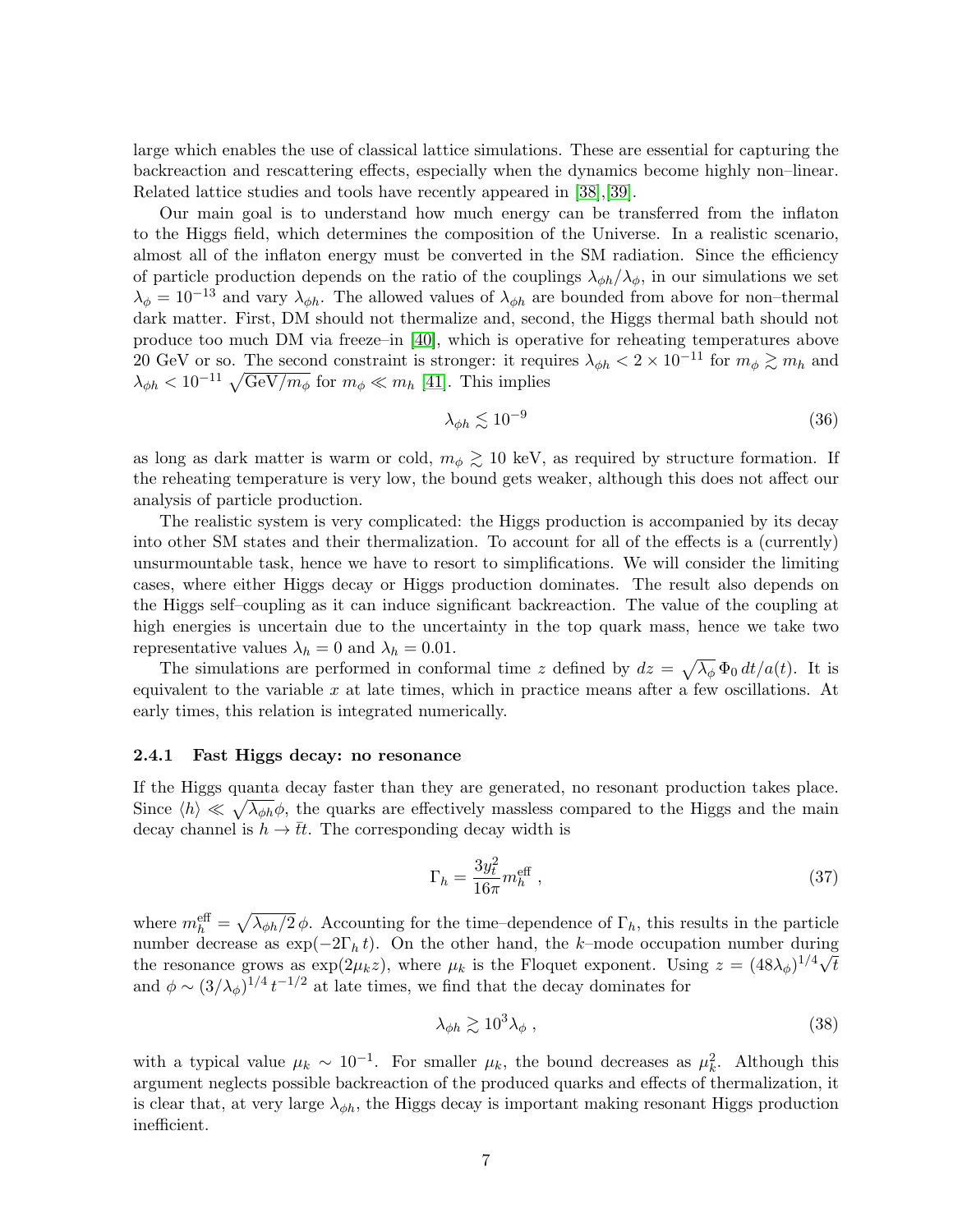

<span id="page-8-0"></span>Figure 2: Decay of the classical inflaton background  $\langle \varphi \rangle$  in the comoving frame  $(\varphi = a \phi)$ due to emission of the inflaton quanta and rescattering. The conformal time  $z$  is defined by  $dz = \sqrt{\lambda_{\phi}} \Phi_0 dt/a(t); \lambda_{\phi} = 10^{-13}$  and  $\Phi_0 = 1.7$  in Planck units. The amplitude is normalized to 1 at the initial point. The simulation is performed with LATTICEEASY [\[42\]](#page-15-15).

On the other hand, the resonant production of the inflaton quanta proceeds unimpeded according to Eq. [35.](#page-6-1) Simulations show that the resonance is terminated by backreaction at [\[24\]](#page-14-12)

$$
z_* = 76 - 14.3 \ln \lambda_\phi \,. \tag{39}
$$

After that, the inflaton zero mode decays due to rescattering. Specifically, defining the comoving inflaton background as  $\varphi = a\phi$ , one finds  $\varphi \propto z^{-1/3}$ . Since the energy density of the zero mode scales as  $\varphi^4$ , within conformal time  $2z_*$  most of the energy is contained in the *fluctuations*. An example of the zero mode decay for  $\lambda_{\phi} = 10^{-13}$  obtained with LATTICEEASY [\[42\]](#page-15-15) simulations is shown in Fig. [2.](#page-8-0) This simulation includes the inflaton field only. We find that the resonance ends around  $z_* \approx 500$  and most of the energy gets converted into inflaton fluctuations by  $z \sim 800$ .

The perturbative Higgs production is highly suppressed in this regime. The Higgs pairs are generated by an oscillating classical background [\[43\]](#page-15-16),[\[44\]](#page-15-17), and the corresponding inflaton decay rate for 4 massless Higgs d.o.f. is given by [\[28\]](#page-15-1)

$$
\Gamma_{\phi}^{\text{pert}} = C \frac{\lambda_{\phi h}^2}{16\pi} \frac{\Phi_0}{a(t)\sqrt{\lambda_{\phi}}},\qquad(40)
$$

where  $C \simeq 0.4$ . Requiring  $\Gamma_{\phi}^{\text{pert}} t \sim 1$  translates into the conformal decay time of order  $z \sim 10^2 \lambda_{\phi}/\lambda_{\phi h}^2$ . This is already much longer than the characteristic decay time into inflaton fluctuations,  $z \sim 10^3$ . In reality, the Higgs production is much more suppressed since the Higgs is heavy: the effective Higgs mass is much greater than the principal oscillation frequency of the inflaton,  $m_h^{\text{eff}} = \sqrt{\lambda_{\phi h}/2} \phi \gg \omega \sim \sqrt{\lambda_{\phi}} \phi$ . This leads to exponential suppression of the decay rate by  $e^{-2\pi m_h^{\text{eff}}/\omega}$  [\[28\]](#page-15-1). Thus, perturbative decay can be neglected.

We conclude that the inflaton background decays primarily into inflaton fluctuations. Feeble-ness of their interactions ensures that the reaction rates are slower than the Hubble expansion<sup>[2](#page-8-1)</sup>

<span id="page-8-1"></span> $2R$ elevant thermalization constraints have been considered carefully in [\[45\]](#page-15-18),[\[46\]](#page-15-19).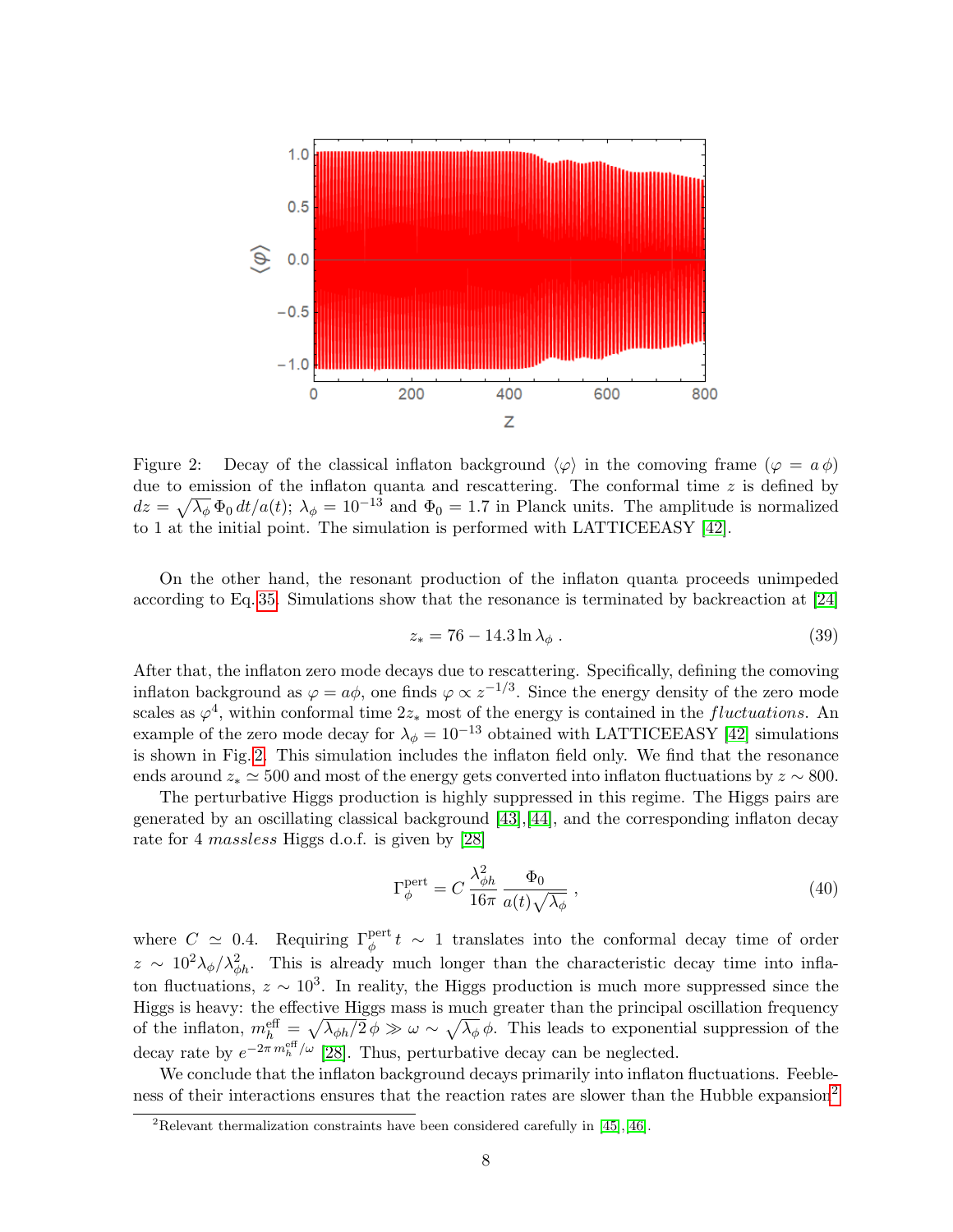

<span id="page-9-0"></span>Figure 3: Upper row: fraction of the energy density carried by 4 Higgs d.o.f. and the inflaton as a function of the conformal time z,  $dz = \sqrt{\lambda_{\phi}} \Phi_0 dt/a(t)$  and  $\Phi_0 = 1.7$  in Planck units, obtained with LATTICEEASY. Lower row: decay of the classical inflaton background  $\langle \varphi \rangle^2$  in the comoving frame  $(\varphi = a \phi)$ . The amplitude is normalized to 1 at the initial point.

so that the inflaton quanta get never converted into SM radiation and

$$
\rho_{\phi} \gg \rho_{\rm SM} \ . \tag{41}
$$

These quantities scale as radiation until the inflaton becomes non–relativistic, which makes the inequality even stronger. The resulting Universe is therefore dark and unrealistic.

### <span id="page-9-1"></span>2.4.2 Slow Higgs decay,  $\lambda_h = 0$

Consider now another idealized situation: suppose the Higgs decay can be neglected on the timescale of the resonance and rescattering, i.e. when  $\lambda_{\phi h}$  is not too large or Higgs decay is impeded by backreaction. For  $\lambda_{\phi h} \gtrsim \lambda_{\phi}$ , the resonance is strong and results in explosive Higgs production. As shown in Fig. [3,](#page-9-0) a large fraction of the initial inflaton energy density can be converted into the Higgs quanta. Here we include all 4 Higgs degrees of freedom  $h_i$  available at high energies. We observe that the inflaton zero mode decays quickly and converts into fluctuations.

At large couplings,  $\lambda_{\phi h} \sim 10^{-10}$ , the system tends to quasi-equilibrium on a relatively short time scale,  $z \sim 10^3$ . Although the distribution is not yet Bose–Einstein, the energy is distributed almost equally among the available degrees of freedom. For  $\lambda_{\phi h} \gtrsim 10^{-10}$ , roughly 80% of the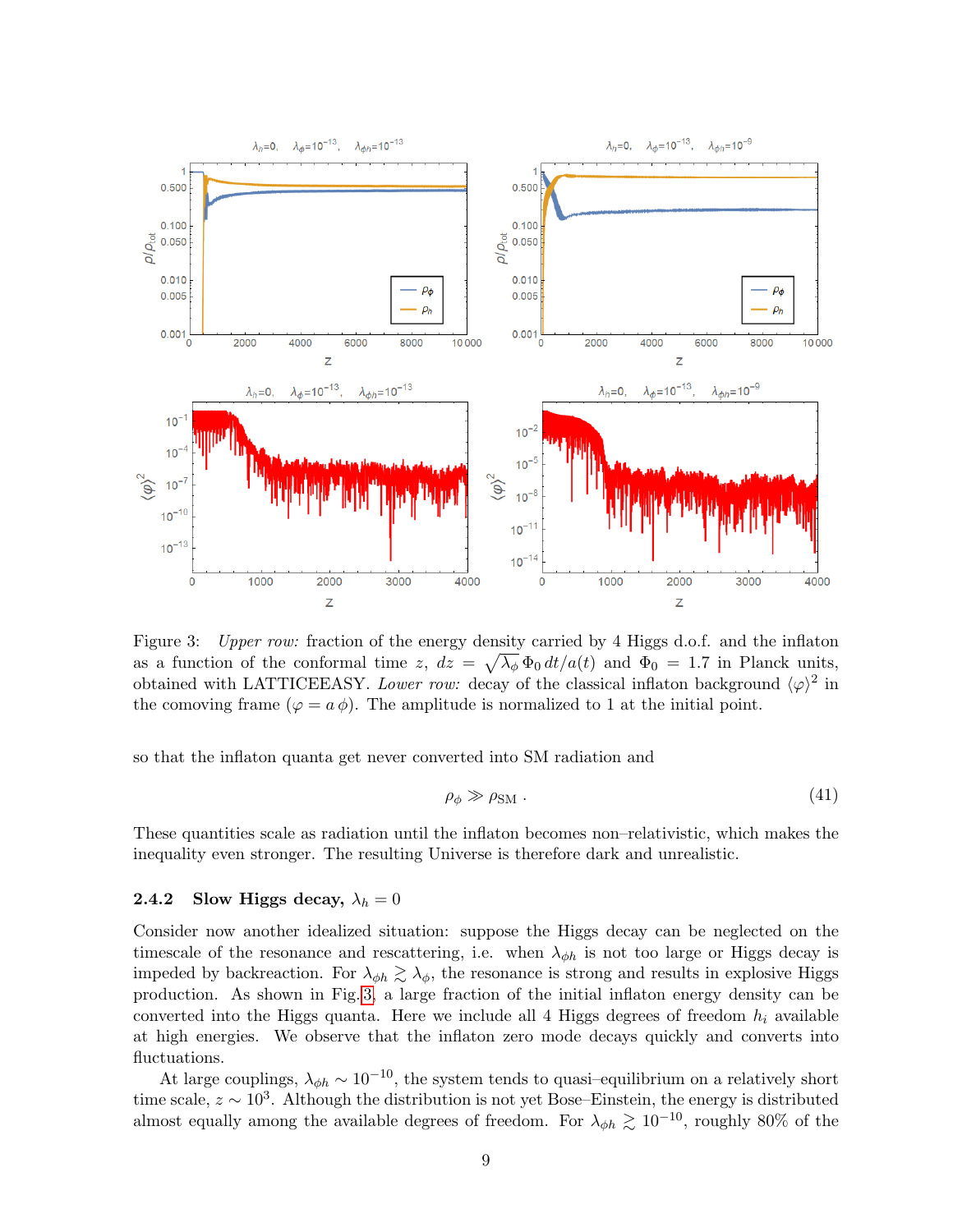energy is carried by the Higgs quanta and 20% by the inflaton, while for smaller couplings the inflaton fraction is higher (Fig. [3\)](#page-9-0). We have verified that with a single Higgs d.o.f., the maximal Higgs fraction is about 50%.

It should be noted that, according to the previous subsection,  $\lambda_{\phi h}$  values above 10<sup>-10</sup> are expected to lead to fast Higgs decay. Nevertheless, we still consider such large couplings in this subsection since the Higgs decay may be blocked by backreaction, e.g. thermal masses of the decay products. Such effects are hard to evaluate precisely at this stage given the multitude of possible processes and timescales, hence one should not exclude the range  $\lambda_{\phi h} > 10^{-10}$  from consideration.

In a realistic situation, we expect the Higgs field to channel at least some of its energy into other SM states. If this process is fast enough, the system may reach quasi–equilibrium where the energy would be shared almost democratically by the relativistic degrees of freedom,

$$
\frac{\rho_{\phi}}{\rho_{\text{tot}}} \sim \frac{1}{\# \text{ d.o.f.}}\tag{42}
$$

When rescattering stops, the total number of the inflaton quanta remains approximately constant. This allows us to obtain the *lower* bound on the dark matter abundance  $Y$ , which also remains invariant after this stage. It is defined by  $Y = n_{\phi}/s_{\rm SM}$ , where  $n_{\phi}$  is the inflaton number density and  $s<sub>SM</sub>$  is the entropy density of the SM fields. For a thermalised SM sector in the relativistic regime,  $s_{SM}$  is close the SM quanta number density, up to a factor of a few:  $s_{SM} \sim 4n_{SM}$ . Since  $n_{\phi}/n_{\rm SM} \sim \rho_{\phi}/\rho_{\rm SM}$ , for 107 SM degrees of freedom at high temperature, we find

$$
Y \gtrsim 10^{-3} \tag{43}
$$

This number is far above the observed value  $Y_{\text{obs}} = 4 \times 10^{-10} \text{ GeV}/m_{\phi}$ , given that  $m_{\phi} \gtrsim 10$ keV to be consistent with the structure formation constraints. Thus, the emerging Universe is again unacceptably dark.

### 2.4.3 Slow Higgs decay,  $\lambda_h = 0.01$

The Higgs self–interaction has a profound effect on the dynamics of the system [\[26\]](#page-14-14). A significant self–coupling induces a large effective mass term shutting down the resonance. This occurs when the Higgs fluctuations, characterized by the variance  $\langle h^2 \rangle$ , grow large such that the effective inflaton and Higgs masses become comparable,

$$
\lambda_{\phi}\phi^2 \sim \lambda_h \langle h^2 \rangle \tag{44}
$$

After that, the explosive growth of the Higgs amplitude stops. Subsequently,  $\langle h^2 \rangle$  evolves non– linearly: it decreases and increases again before stabilizing eventually. As shown in Fig. [4,](#page-11-0) only a tiny fraction of the inflaton energy can be converted into the Higgses for a realistic self–coupling.<sup>[3](#page-10-0)</sup> Since  $\phi^2$  and  $\langle h^2 \rangle$  redshift the same way, this remains true at later times as well.

Although the Higgs production is hindered by backreaction, the background decay into the inflaton quanta continues. We thus end up with a situation similar to that discussed in Section [2.4.1,](#page-7-0)

$$
\rho_{\phi} \gg \rho_{\rm SM} \ . \tag{45}
$$

If one were to account for Higgs decay which reduces  $\langle h^2 \rangle$ , the system would interpolate between those of Section [2.4.1](#page-7-0) and Section [2.4.2.](#page-9-1) Either way, the resulting Universe is unrealistic.

<span id="page-10-0"></span><sup>&</sup>lt;sup>3</sup>This ceases to be true at very large  $\lambda_{\phi h} \gtrsim \lambda_h$ , which however leads to thermal dark matter.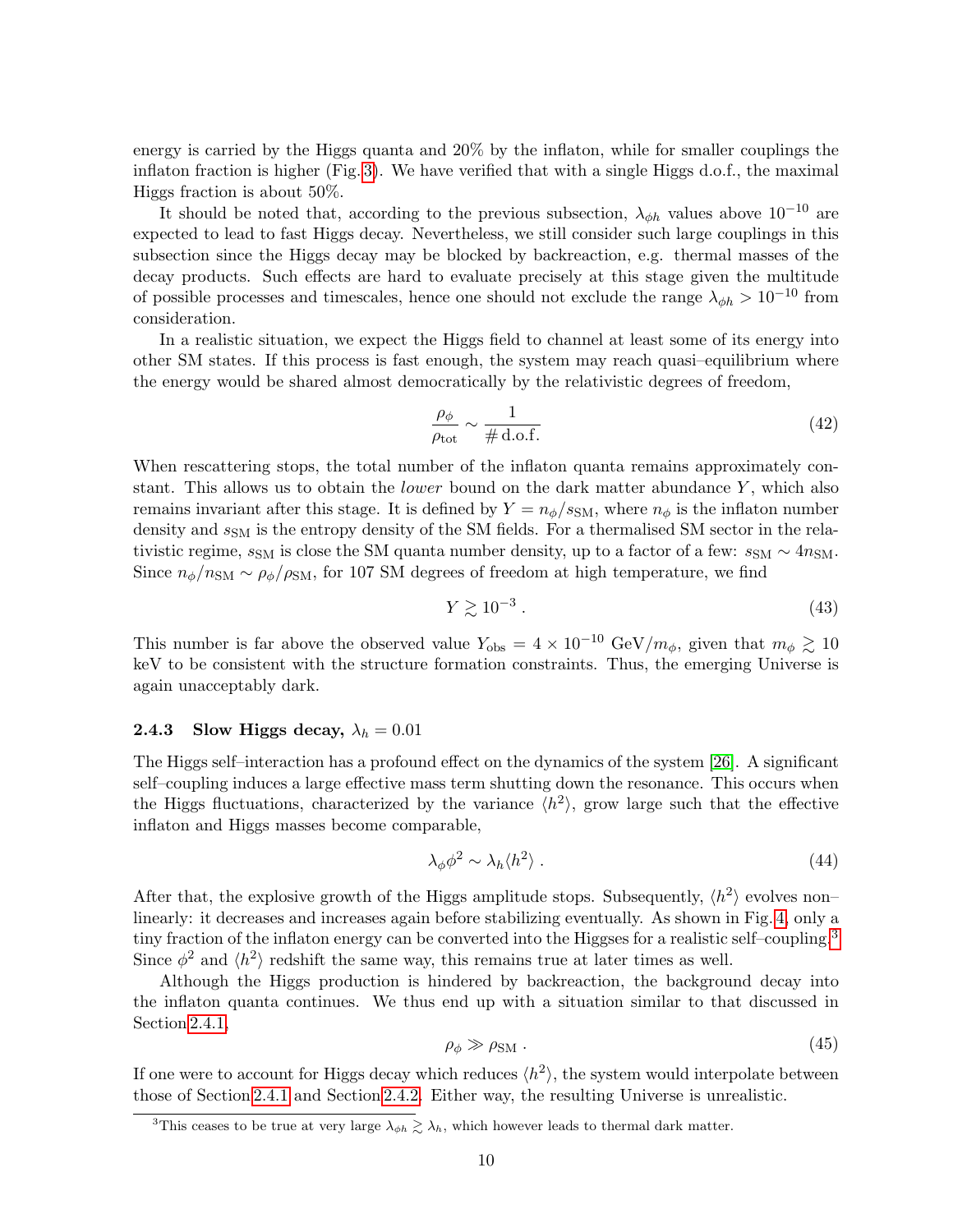

<span id="page-11-0"></span>Figure 4: Fraction of the energy density carried by 4 Higgs d.o.f. with self–interaction and the inflaton as a function of the conformal time z, obtained with LATTICEEASY.  $\Phi_0 = 1.7$  in Planck units.

We conclude that backreaction and rescattering make a crucial impact on the reheating process in the framework of inflaton dark matter, rendering the non–thermal dark matter option unrealistic. We find similar results for a  $\phi^2$  inflaton potential: for a small Higgs portal coupling, the energy transfer to the SM radiation is suppressed, while for a large coupling, the system reaches quasi–equilibrium and the inflaton retains too large a fraction of the total energy.

### 3 Thermal inflaton dark matter

If  $\lambda_{\phi h}$  is sufficiently large, the system reaches thermal equilibrium via processes like  $\phi h \to$  $\phi h, \phi \phi \rightarrow hh$ , etc. Its precursors are already seen in Fig. [3,](#page-9-0) right panels. The dark matter abundance is then determined by the temperature and the usual freeze–out approach applies [\[47\]](#page-15-20),[\[48\]](#page-15-21),[\[49\]](#page-15-22). The correct relic abundance can be obtained for parameter values allowing for efficient dark matter annihilation, subject to direct DM detection and perturbativity constraints.

Away from the narrow resonance region  $m_{\phi} \simeq 62 \text{ GeV}$ , efficient DM annihilation  $\phi \phi \rightarrow SM$ combined with the XENON1T bound requires [\[50\]](#page-15-23)

$$
\lambda_{\phi h} (1 \,\text{TeV}) \gtrsim 0.25 \,. \tag{46}
$$

This bound applies at the TeV scale, while the couplings at the inflation scale are obtained by the solving the renormalization group (RG) equations. The list of the RG equations can be found in [\[28\]](#page-15-1), while the most important one for us reads

$$
16\pi^2 \frac{d\lambda_\phi}{dt} = 2\lambda_{\phi h}^2 + 18\lambda_\phi^2 \,,\tag{47}
$$

where  $t = \ln \mu$  with  $\mu$  being the RG energy scale. This implies, in particular, that the inflaton self-coupling at least of the size  $\lambda_{\phi h}^2/(8\pi^2)$  gets generated (ignoring a large  $log$ ),

$$
\lambda_{\phi}(H) \gtrsim 10^{-3} \tag{48}
$$

In other words, the Higgs–inflaton coupling induces the Coleman–Weinberg contribution to the (Jordan frame) inflaton potential,

$$
\Delta V_{1-\text{loop}} \simeq \frac{\lambda_{\phi h}^2}{64\pi^2} \phi^4 \ln \frac{\phi^2}{\phi_*^2} \,, \tag{49}
$$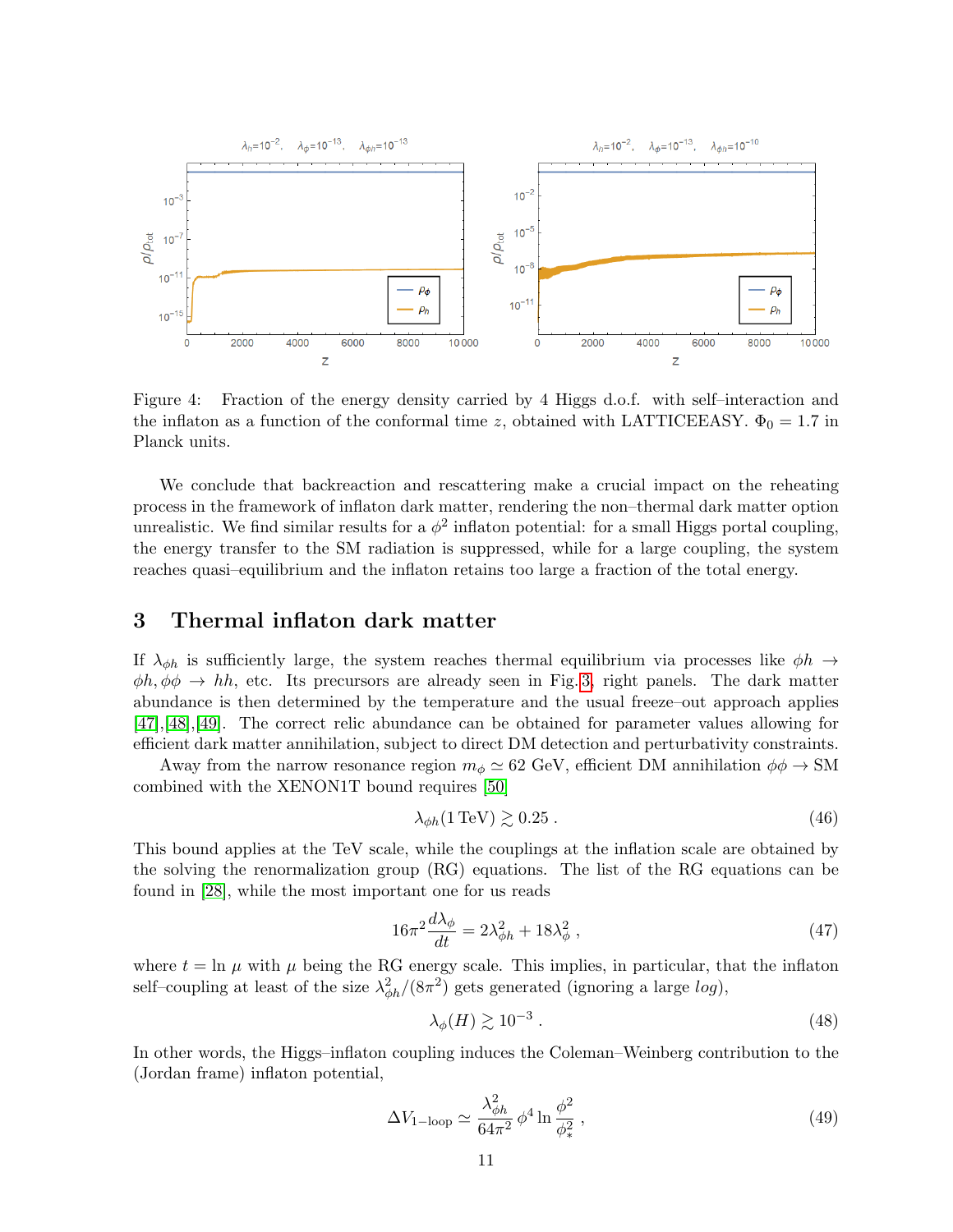where  $\phi_*$  is a reference field value and 4 Higgs degrees of freedom have been included. By choosing  $\phi_*$  appropriately, one can suppress the correction at one point, but not over the entire field range where the last 60 e–folds of inflation take place. Clearly, the generated coupling  $\lambda_{\phi}$ is far above the unitarity bound [\(23\)](#page-4-1), which signals inconsistency of the model.

The above conclusion is evaded at the Higgs resonance,

$$
m_{\phi} \simeq m_{h_0}/2 \;, \tag{50}
$$

where  $m_{h_0} = 125$  GeV is the physical Higgs mass. In this case, resonant DM annihilation  $\phi\phi \rightarrow$  $h \to SM$  is efficient even for small couplings  $\lambda_{\phi h} \gtrsim 10^{-4}$  [\[50\]](#page-15-23), although possible complications related to early kinetic decoupling should be kept in mind [\[51\]](#page-15-24). The resulting correction to the inflaton self–coupling is negligible and all of the constraints are satisfied. We note however that  $|m_{\phi} - m_h/2|$  must be below a few GeV, which appears rather unnatural yet not impossible.

# 4 Extensions

Our results depend critically on the minimality assumption, which serves as the main motivation for inflaton dark matter. In particular, we require the minimal number of degrees of freedom consistent with observations. Nevertheless, it is worthwhile to explore further options.

The unitarity problem can be evaded in the Palatini formalism, i.e. at the price of adding extra (gravitational) degrees of freedom [\[52\]](#page-15-25). In this case, the connection  $\Gamma^{\lambda}_{\alpha\beta}$  is promoted to a dynamical variable along with the metric. One finds that the unitarity cutoff of this theory is of order (in Planck units) [\[53\]](#page-16-0)

$$
\Lambda_{\rm Pal} \sim \frac{1}{\sqrt{\xi_{\phi}}}\,,\tag{51}
$$

which is above the inflationary scale. As a result, a large inflaton self–coupling can be consistent with unitarity, thus opening the possibility of a TeV scale thermal inflaton DM. A somewhat uncomfortable aspect of this model is that the requisite  $\xi_{\phi}$  has to be very large, of order  $10^{7}$  or above.

In our reheating analysis, we have set the non–minimal Higgs coupling to gravity  $\xi_h$  to zero. Nevertheless, its non–zero value subject to [\(16\)](#page-3-0) is not expected to affect the results in any significant way, even if it makes the Higgs production more efficient [\[54\]](#page-16-1),[\[55\]](#page-16-2). Indeed, the main issue we find is that efficient particle production leads to quasi–equilibrium, where the energy is distributed almost equally among the constituents. Thus, the inflaton carries at least 1% of the energy of the system. At weak coupling and for realistic Higgs self–interaction, the resonance is inefficient and this fraction is much larger. In both cases, dark matter is overabundant unless it is capable of annihilating efficiently.

One may also relax the assumption that  $\phi$  alone drives inflation. In general, the inflaton may be a combination of the Higgs and the DM field  $\phi$ . At large field values, there exists a stable flat direction [\[30\]](#page-15-3)

$$
\frac{h}{\phi} = \sqrt{\frac{2\lambda_{\phi}\xi_{h} - \lambda_{\phi h}\xi_{\phi}}{2\lambda_{h}\xi_{\phi} - \lambda_{\phi h}\xi_{h}}}
$$
(52)

if both the numerator and denominator under the square root are positive, and  $\xi_{\phi} + \xi_{h} \gg 1$ . Slow roll along this direction would lead to inflation with predictions close to those of Eq. [22.](#page-4-2) The efficiency of reheating can then be increased if the Higgs proportion is large,  $h/\phi \gg 1$ . In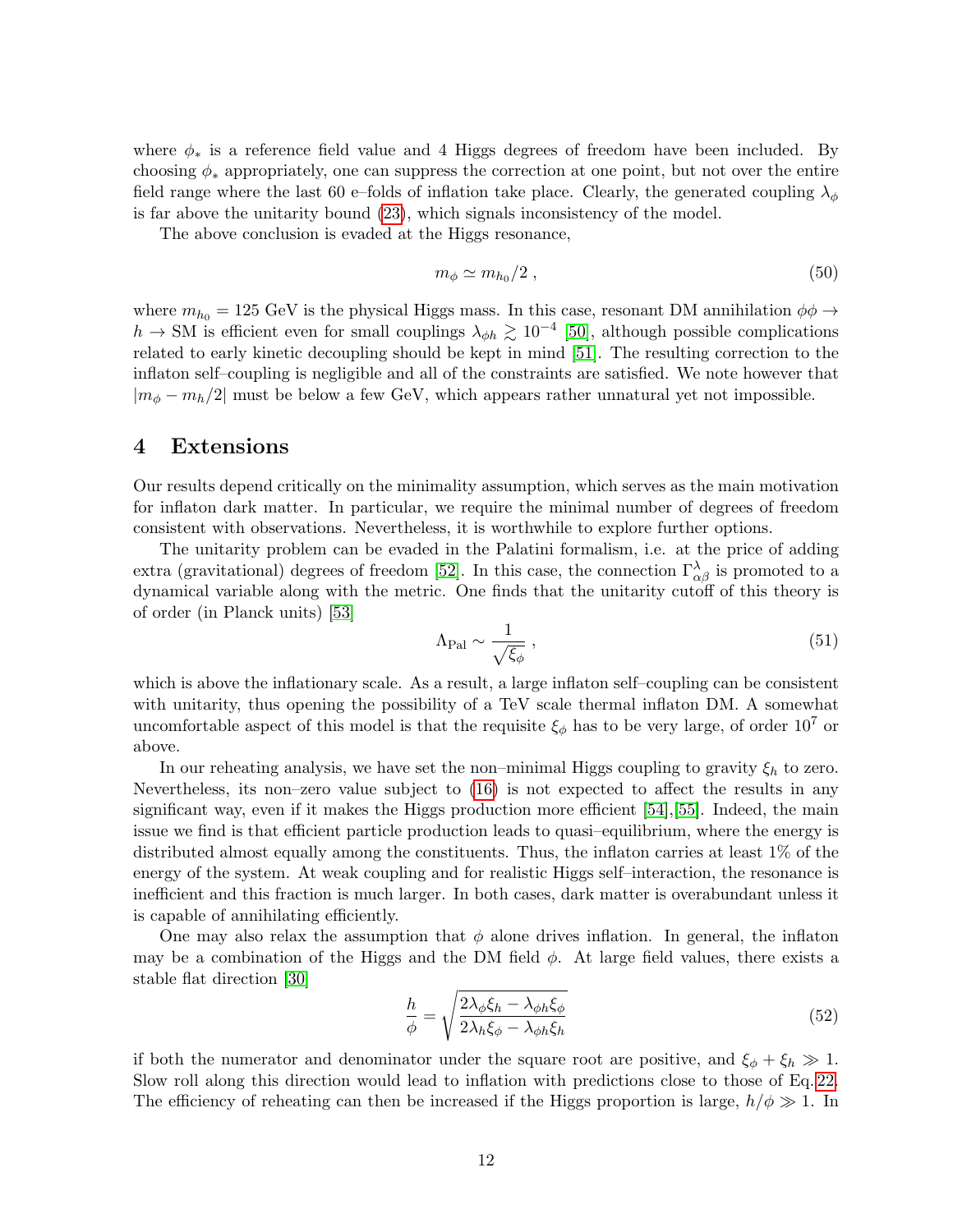that case, however, inflation is driven mostly by the Higgs such that one faces the usual Higgs inflation unitarity problem.[4](#page-13-0)

### 5 Conclusion

The concept of inflaton dark matter is interesting in that it is economical: a single field is responsible for both inflation and dark matter. We have considered the minimal framework which fits the inflationary data very well and where inflation is driven by a non–minimal scalar coupling to gravity. The parity symmetry guarantees that the inflaton remains as a stable relic and can potentially play the role of dark matter.

The focus of this work is on understanding the reheating processes in such a framework. We have examined both the thermal and non–thermal dark matter options. One of the important features of the system is that the inflaton background decays non–perturbatively, thus necessitating lattice simulations to describe. We find that, for non–thermal DM, the reheating is hindered by backreaction and rescattering effects resulting in overabundance of dark matter. For thermal dark matter, radiative corrections to the inflaton potential play an important role. In this case, the correct relic abundance can be produced, yet the unitarity constraint forces the inflaton mass into a very narrow window close to half the Higgs mass.

These conclusions can be evaded in less minimalistic set–ups which invoke additional degrees of freedom.

Acknowledgements. We are thankful to Yohei Ema for helpful discussions and sharing some of his results.

## A Simulation details

In this work, we have performed lattice simulations with CLUSTEREASY, the parallel computing version of LATTICEEASY. For most purposes, the dimension of the lattice was set to  $D = 3$  and the number of the grid points per edge was fixed at  $N = 128$  (128<sup>3</sup> in total). The simulations mainly target the late time behaviour of the system, for which the UV momentum spectrum is essential. To capture the relevant features, we have made the upper bound of the momentum space  $k_{max}$  (in LATTICEEASY convention) dynamical, i.e.  $\lambda_{\phi h}$ -dependent. The size of the box L in rescaled distance units was set to

$$
L = \frac{\pi\sqrt{D}N}{40} \left(\frac{\lambda_{\phi h}}{\lambda_{\phi}(4\pi^2)}\right)^{-0.25},\qquad(53)
$$

such that

$$
k_{max} = k_{min} \times \frac{\sqrt{D}}{2} N = \frac{2\pi}{L} \frac{\sqrt{D}}{2} N = 40 \times \left(\frac{\lambda_{\phi h}}{\lambda_{\phi}(4\pi^2)}\right)^{0.25},\tag{54}
$$

where  $k_{min}$  represents the lower bound of the momentum space in rescaled units and the prefactor 40 has been determined empirically. To verify reliability of our results, we have run extended 2D simulations with  $N = 1024$  which also capture the relevant IR physics. We find that the late time distributions are indeed consistent.

<span id="page-13-0"></span><sup>4</sup>A mixed Higg–singlet inflaton scenario was explored in [\[13\]](#page-14-15). The above conclusion does not apply to this model since the singlet is unstable by construction.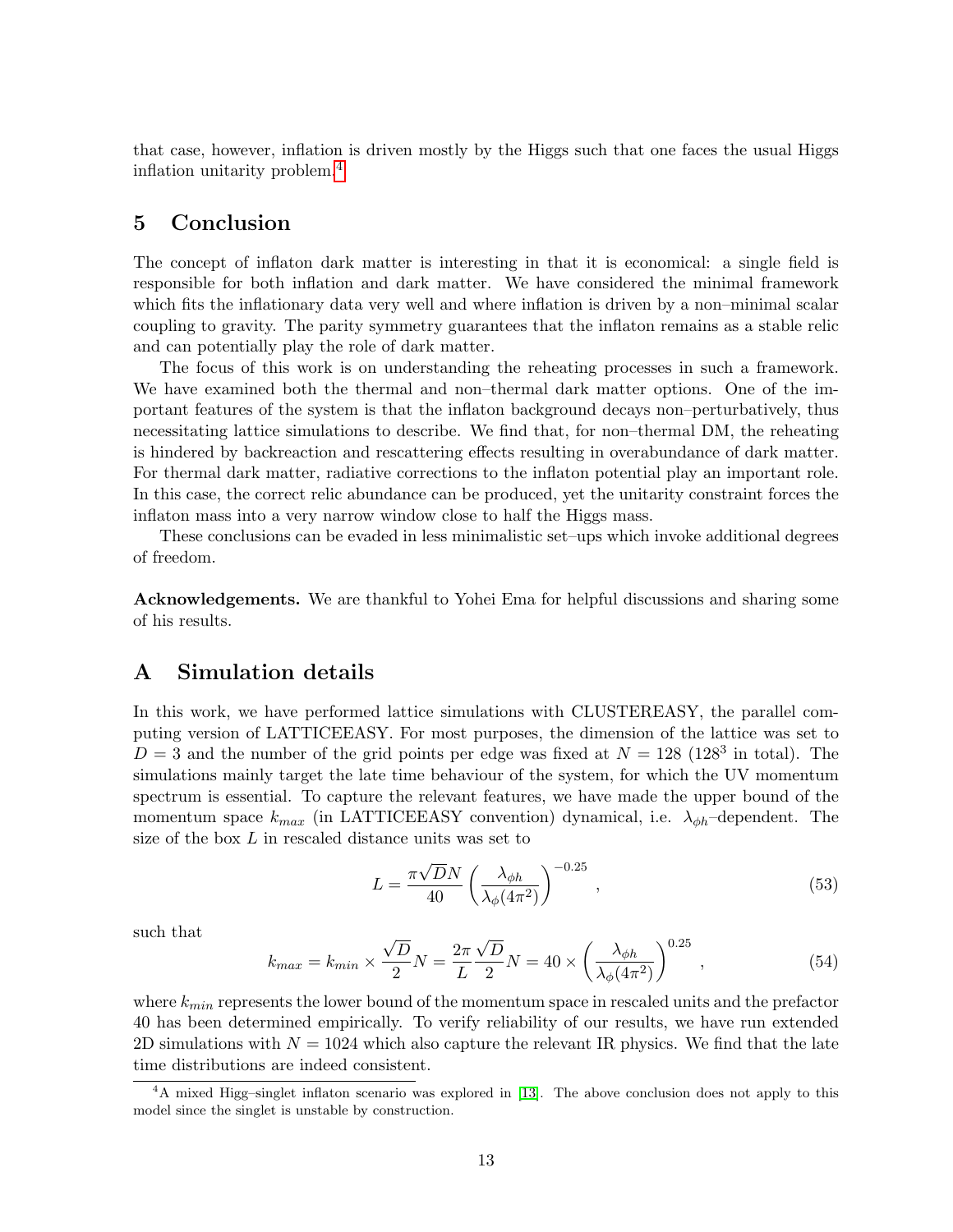# References

- <span id="page-14-0"></span>[1] N. A. Chernikov and E. A. Tagirov, Ann. Inst. H. Poincare Phys. Theor. A 9, 109 (1968).
- <span id="page-14-1"></span>[2] A. R. Liddle and L. A. Urena-Lopez, Phys. Rev. Lett. 97, 161301 (2006).
- <span id="page-14-2"></span>[3] A. R. Liddle, C. Pahud and L. A. Urena-Lopez, Phys. Rev. D 77, 121301 (2008).
- <span id="page-14-3"></span>[4] R. N. Lerner and J. McDonald, Phys. Rev. D 80, 123507 (2009).
- <span id="page-14-4"></span>[5] T. Tenkanen, JHEP 09, 049 (2016).
- <span id="page-14-5"></span>[6] J. P. B. Almeida, N. Bernal, J. Rubio and T. Tenkanen, JCAP 03, 012 (2019).
- <span id="page-14-6"></span>[7] S. M. Choi, Y. J. Kang, H. M. Lee and K. Yamashita, JHEP 05, 060 (2019).
- <span id="page-14-7"></span>[8] V. V. Khoze, JHEP 11, 215 (2013).
- [9] K. Mukaida and K. Nakayama, JCAP 08, 062 (2014).
- [10] M. Fairbairn, R. Hogan and D. J. E. Marsh, Phys. Rev. D 91, no.2, 023509 (2015).
- [11] M. Bastero-Gil, R. Cerezo and J. G. Rosa, Phys. Rev. D 93, no.10, 103531 (2016).
- [12] F. Kahlhoefer and J. McDonald, JCAP 11, 015 (2015).
- <span id="page-14-15"></span>[13] G. Ballesteros, J. Redondo, A. Ringwald and C. Tamarit, Phys. Rev. Lett. 118, no.7, 071802 (2017).
- [14] R. Daido, F. Takahashi and W. Yin, JHEP 02, 104 (2018).
- [15] S. Choubey and A. Kumar, JHEP 11, 080 (2017).
- [16] D. Hooper, G. Krnjaic, A. J. Long and S. D. Mcdermott, Phys. Rev. Lett. 122, no.9, 091802 (2019).
- [17] D. Borah, P. S. B. Dev and A. Kumar, Phys. Rev. D 99, no.5, 055012 (2019).
- [18] A. Torres Manso and J. G. Rosa, JHEP 02, 020 (2019).
- [19] J. G. Rosa and L. B. Ventura, Phys. Rev. Lett. 122, no.16, 161301 (2019).
- <span id="page-14-8"></span>[20] L. Ji and M. Kamionkowski, Phys. Rev. D 100, no.8, 083519 (2019).
- <span id="page-14-9"></span>[21] L. Kofman, A. D. Linde and A. A. Starobinsky, Phys. Rev. Lett. 73, 3195-3198 (1994).
- <span id="page-14-10"></span>[22] L. Kofman, A. D. Linde and A. A. Starobinsky, Phys. Rev. D 56, 3258-3295 (1997).
- <span id="page-14-11"></span>[23] P. B. Greene, L. Kofman, A. D. Linde and A. A. Starobinsky, Phys. Rev. D 56, 6175-6192 (1997).
- <span id="page-14-12"></span>[24] S. Y. Khlebnikov and I. I. Tkachev, Phys. Rev. Lett. 77, 219-222 (1996).
- <span id="page-14-13"></span>[25] S. Y. Khlebnikov and I. I. Tkachev, Phys. Lett. B **390**, 80-86 (1997).
- <span id="page-14-14"></span>[26] T. Prokopec and T. G. Roos, Phys. Rev. D 55, 3768-3775 (1997).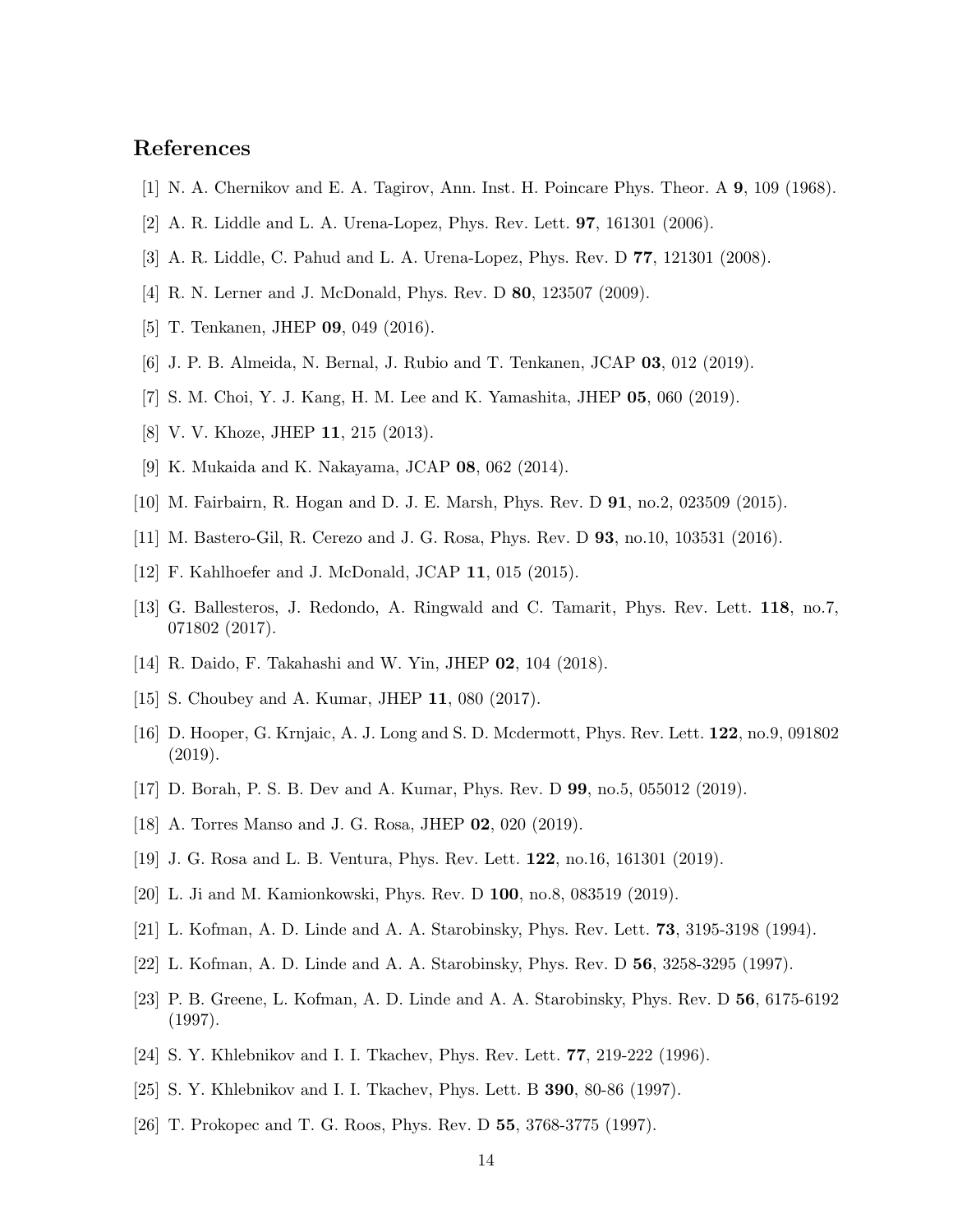- <span id="page-15-0"></span>[27] F. L. Bezrukov and M. Shaposhnikov, Phys. Lett. B 659, 703-706 (2008).
- <span id="page-15-1"></span>[28] O. Lebedev, "The Higgs Portal to Cosmology," [\[arXiv:2104.03342](http://arxiv.org/abs/2104.03342) [hep-ph]].
- <span id="page-15-2"></span>[29] D. S. Salopek, J. R. Bond and J. M. Bardeen, Phys. Rev. D 40, 1753 (1989).
- <span id="page-15-3"></span>[30] O. Lebedev and H. M. Lee, Eur. Phys. J. C 71, 1821 (2011).
- <span id="page-15-4"></span>[31] Y. Akrami et al. [Planck], Astron. Astrophys. **641**, A10 (2020).
- <span id="page-15-5"></span>[32] C. P. Burgess, H. M. Lee and M. Trott, JHEP 09, 103 (2009).
- <span id="page-15-6"></span>[33] J. L. F. Barbon and J. R. Espinosa, Phys. Rev. D 79, 081302 (2009).
- <span id="page-15-7"></span>[34] F. Bezrukov, A. Magnin, M. Shaposhnikov and S. Sibiryakov, JHEP 01, 016 (2011).
- <span id="page-15-8"></span>[35] Y. Ema, R. Jinno, K. Mukaida and K. Nakayama, JCAP 02, 045 (2017).
- <span id="page-15-9"></span>[36] Y. Ema, M. Karciauskas, O. Lebedev, S. Rusak and M. Zatta, Phys. Lett. B 789, 373-377 (2019).
- <span id="page-15-10"></span>[37] J. Garcia-Bellido, D. G. Figueroa and J. Rubio, Phys. Rev. D 79, 063531 (2009).
- <span id="page-15-11"></span>[38] D. G. Figueroa and F. Torrenti, JCAP 02, 001 (2017).
- <span id="page-15-12"></span>[39] D. G. Figueroa, A. Florio, F. Torrenti and W. Valkenburg, "CosmoLattice," [\[arXiv:2102.01031](http://arxiv.org/abs/2102.01031) [astro-ph.CO]].
- <span id="page-15-13"></span>[40] C. E. Yaguna, JHEP **08**, 060 (2011).
- <span id="page-15-14"></span>[41] O. Lebedev and T. Toma, Phys. Lett. B 798, 134961 (2019).
- <span id="page-15-15"></span>[42] G. N. Felder and I. Tkachev, Comput. Phys. Commun. 178, 929-932 (2008).
- <span id="page-15-16"></span>[43] A. D. Dolgov and D. P. Kirilova, Sov. J. Nucl. Phys. **51**, 172-177 (1990).
- <span id="page-15-17"></span>[44] K. Ichikawa, T. Suyama, T. Takahashi and M. Yamaguchi, Phys. Rev. D 78, 063545 (2008).
- <span id="page-15-18"></span>[45] V. De Romeri, D. Karamitros, O. Lebedev and T. Toma, JHEP 10, 137 (2020).
- <span id="page-15-19"></span>[46] G. Arcadi, O. Lebedev, S. Pokorski and T. Toma, JHEP 08, 050 (2019).
- <span id="page-15-20"></span>[47] V. Silveira and A. Zee, Phys. Lett. B **161**, 136-140 (1985).
- <span id="page-15-21"></span>[48] J. McDonald, Phys. Rev. D **50**, 3637-3649 (1994).
- <span id="page-15-22"></span>[49] C. P. Burgess, M. Pospelov and T. ter Veldhuis, Nucl. Phys. B 619, 709-728 (2001).
- <span id="page-15-23"></span>[50] P. Athron, J. M. Cornell, F. Kahlhoefer, J. Mckay, P. Scott and S. Wild, Eur. Phys. J. C 78, no.10, 830 (2018).
- <span id="page-15-24"></span>[51] T. Binder, T. Bringmann, M. Gustafsson and A. Hryczuk, Phys. Rev. D 96, no.11, 115010 (2017).
- <span id="page-15-25"></span>[52] F. Bauer and D. A. Demir, Phys. Lett. B 665, 222-226 (2008).